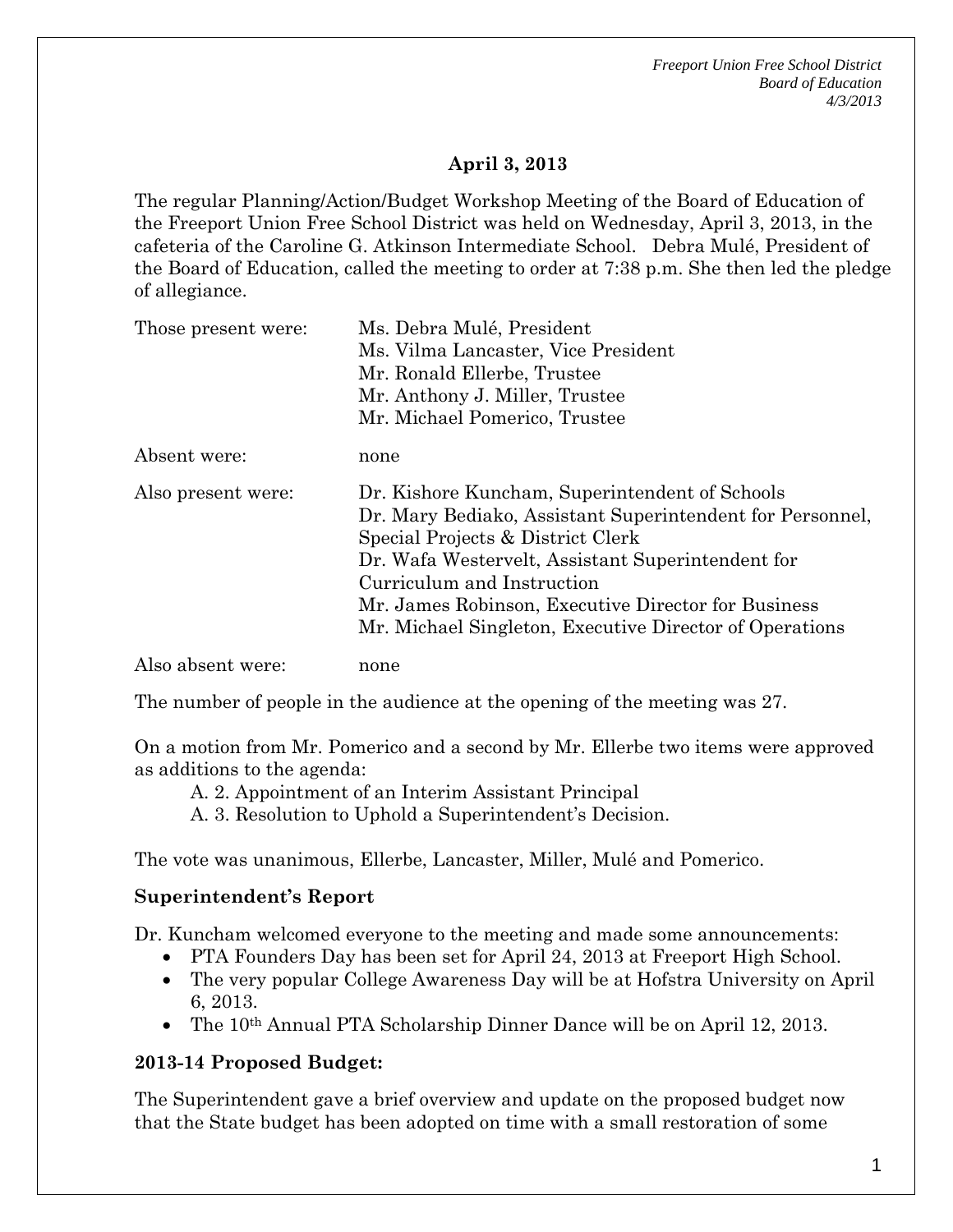monies that had previously been withheld. Full-day Kindergarten has been saved for this year and 2 Librarian positions have been saved.

Mr. James Robinson, Executive Director for Business then gave a power point presentation with the updated information. (as attached)

The Superintendent reiterated the need for everyone to contact their government officials and advocate for the schools and children for next year. The single most harmful blow to the future of Public Education in New York State is the Tax Cap. It will, in the next few years, destroy education in New York State. The last few years have been very difficult and the next few years will also see many cuts with many districts facing educational and then fiscal insolvency.

The President of the Board of Education, Mrs. Mulé, added that Freeport is not experiencing a declining enrollment but rather an increase. For the 2012-2013 School Year, Freeport added two Kindergarten classes.

# **Questions from the Public**

The public was given the opportunity to address the Board of Education. Each speaker was allowed to address the Board for four minutes on any topic. The Board and administration addressed the comments from the public.

# **Items for Action**

On a motion by Mr. Miller and a seconded by Ms. Lancaster the following item was approved:

# **CSE/CPSE Minutes**

**BE IT RESOLVED,** that the Board of Education of the Freeport Union Free School District hereby accepts the minutes of the meetings of the committees on special education and preschool special education for the following dates: January 23, 24, 31, 2013 February 4, 5, 6, 8, 11, 12, 15, 20, 21, 22, 26, 27, 28, 2013 March 1, 6, 7, 12, 13, 2013

The vote was unanimous, Ellerbe, Lancaster, Miller, Mulé and Pomerico.

On a motion by Mr. Ellerbe and a seconded by Mr. Pomerico the following item was approved:

### **Approval of an Interim Assistant Principal**

**BE IT RESOLVED,** that the Board of Education of the Freeport Union Free School District hereby appoints Sharon R. McCabe to serve in the capacity of an Interim Assistant Principal, at John W. Dodd Middle School, effective April 8, 2013, at a per diem rate of \$600 per day, not to exceed \$30,000; and